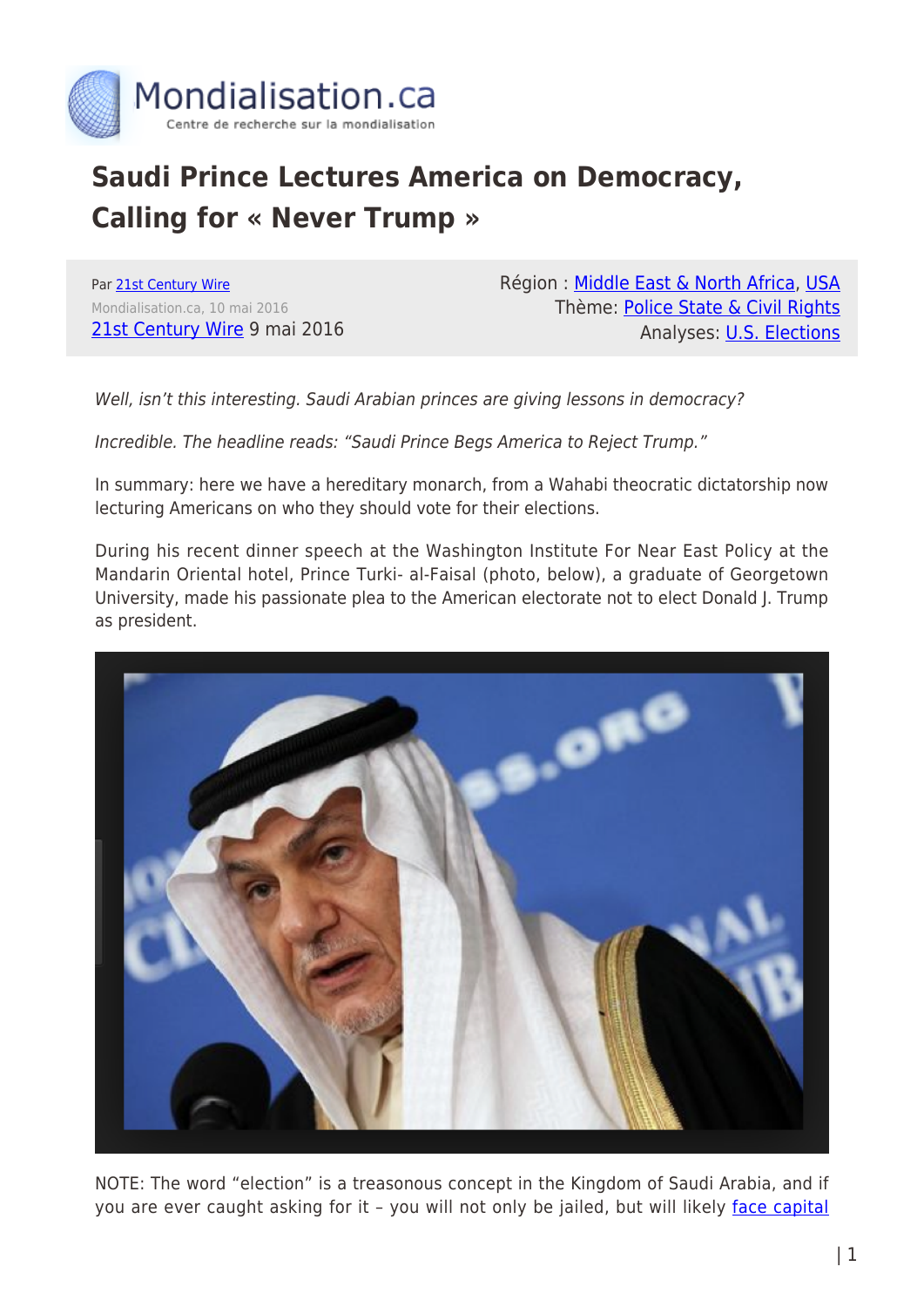#### The **Mail Online** reported:

A Saudi prince has urged Americans not to vote for Donald Trump in the upcoming general election. Turki al-Faisal, who served as Saudia Arabia's ambassador to the US from 2005 to 2007, spoke against the presumptive Republican nominee during a foreign policy dinner in Washington, DC on Thursday.

He blasted Trump's proposal to ban Muslims from entering the US, which the billionaire first formulated in December last year before renewing his vow on Wednesday.

"For the life of me, I cannot believe that a country like the United States can afford to have someone as president who simply says, "These people are not going to be allowed to come to the United States," Turki said according to the [Huffington Post](http://www.huffingtonpost.com/entry/prince-turki-donald-trump_us_572c1fd2e4b096e9f090e769).

Prince Turki currently serves as the chairman of the Saudi Arabian-funded Washington DCbased think tank, "King Faisal Center for Research and Islamic Studies."



Saudi Prince Turki al-Faisal and Israeli Major Gen (res.) Yaakov Amidror at a rare public event together in Washington. Prince Turki explicitly warned against a Donald Trump presidency, while Yaakov declined to weigh in on the candidate.

Interestingly, the Saudi Prince was sharing his Washington DC event stage with none other than Israeli general Yaakov Amidror, the former national security advisor to Israeli Prime Minister Benjamin Netanyahu. Amidror presided over a number of violent operations against the native Palestinian population, including [the slaughter of over 500 civilians](https://en.wikipedia.org/wiki/March_2012_Gaza%E2%80%93Israel_clashes) in Gaza in 2012

Whether or not one likes (or loathes) the presumptive Republican Party presidential nominee, it's important to consider the Prince's comments in perspective…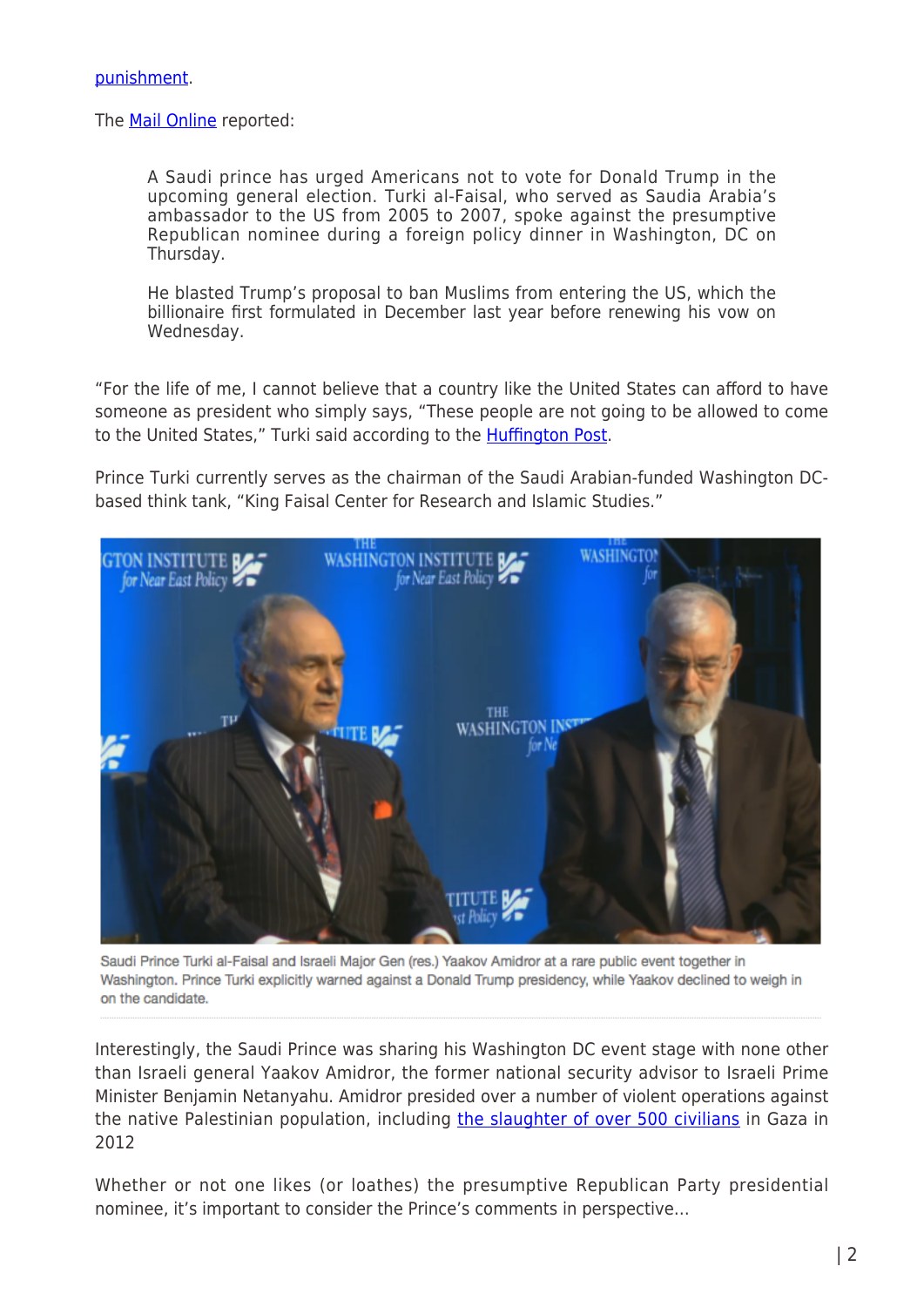So who is a greater threat to peace and stability in the Middle East and Central Asia, and elsewhere – Donald Trump or the Kingdom of Saudi Arabia? Let's quickly examine some of Saudi Arabia's 'progressive' and democratic credentials.

# Oil-based Monarchy

The current ruling family in Saudi Arabia, the House of Saud, was *[installed into power by the](https://jafrianews.com/magazine/history-of-british-sponsored-al-saud-their-association-with-wahabi-ideology/)* [British](https://jafrianews.com/magazine/history-of-british-sponsored-al-saud-their-association-with-wahabi-ideology/) in the early 20th century. Since the development of Saudi Arabia's oil fields, mainly by US and UK firms, tribal elites have had the luxury of having 'money on tap', amounting to many trillions of dollars in continuous energy revenue, with almost all of the wealth channeled into the hands of hereditary and royal elites. Saudi's repression of democracy is not limited to its own borders, however. When a true 'Arab Spring' event broke out in neighboring Bahrain in 2011, [Saudi Arabia deployed its army to put down any popular](http://www.nytimes.com/2011/03/15/world/middleeast/15bahrain.html?_r=0) [uprising](http://www.nytimes.com/2011/03/15/world/middleeast/15bahrain.html?_r=0), and still patrols those streets today.

More recently, their vast oil fortunes have been channeled into building-up a militarized state, and recently, with the backing of the US and PR cover by the UN, have [openly waged](http://21stcenturywire.com/2016/04/03/yemen-un-whitewashing-saudi-coalition-war-crimes-and-international-human-rights-violations/) [war on its neighbor, Yemen.](http://21stcenturywire.com/2016/04/03/yemen-un-whitewashing-saudi-coalition-war-crimes-and-international-human-rights-violations/)

## Regressive Society

Even in the 21st century, Saudi Arabia still manages to win the near submissive support of the US and the UK, despite the fact that it is running an openly regressive, medieval theocratic autocracy, where hundreds of its citizens are executed in the street, many via beheading. Last year, in 2015, was a [record year for beheadings](http://21stcenturywire.com/2015/08/25/bumper-year-beheadings-executions-reach-an-all-time-high-in-saudi-arabia/) under the newly crowned King Salman.



Photo caption: PATRONAGE: President Obama paying tribute to the new King Salman of Saudi Arabia

# No Religious Freedom

The Kingdom is also **actively repressing its own native Shi'ite population**, as well as others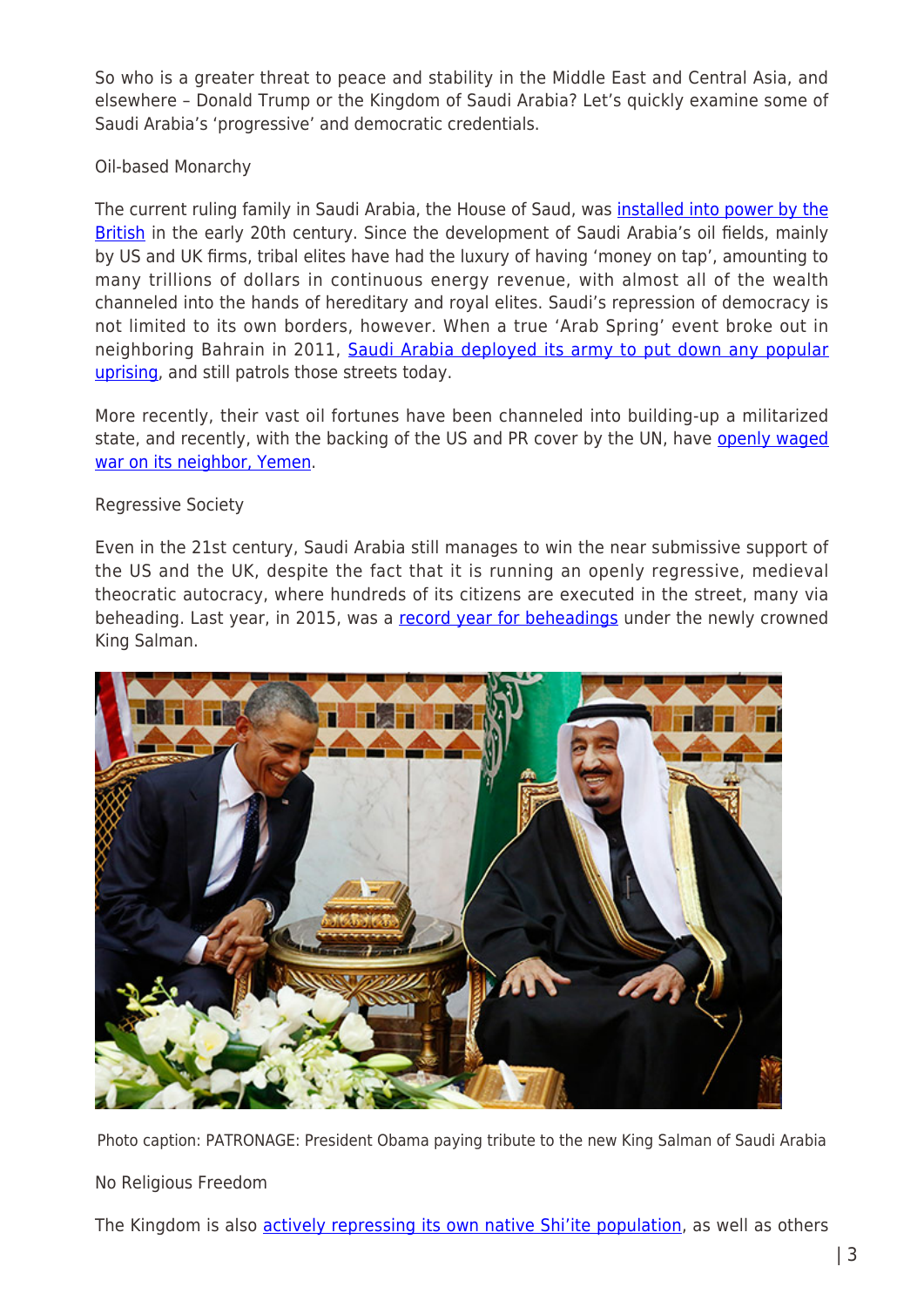who are not born into the right royaly-favored religion or tribe. Practicing Christianity is also forbidden in the Kingdom and any attempted conversion from Islam is [punishable by death.](http://www.theguardian.com/world/ng-interactive/2015/jul/27/where-in-the-world-is-it-worst-place-to-be-a-christian)

## Genocidal Military State

For the last 14 months, and with the assistance of the US, Saudi Arabia and its GCC allies have been waging an illegal and highly brutal military war of aggression against its neighbor Yemen – [killing tens of thousands of Yemeni civilians and displacing millions](http://21stcenturywire.com/2016/04/04/yemen-a-genocidal-war-against-children-and-civilians-sanctioned-by-the-un-us-uk-nato/) more.

## World's Premier Supporter of Islamic Extremism and Terrorism

Historically, it is now accepted as fact that Saudi Arabia the world's leading financial supporter of Islamic extremist terrorism in the Middle East and beyond. This has been the case for many decades starting from the Kingdom's central role, together with the CIA and others, in [supporting Mujadhedin militants and al Qaeda in Afghanistan](http://www.globalresearch.ca/sleeping-with-the-devil-how-u-s-and-saudi-backing-of-al-qaeda-led-to-911/5303313) from the late 1970's and all the way through to their involvement in 9/11. This trend continues today, with Saudi, along with its tribal monarch cousin, Qatar, as the [primary source of funding and support for](http://www.independent.co.uk/news/world/middle-east/syria-crisis-turkey-and-saudi-arabia-shock-western-countries-by-supporting-anti-assad-jihadists-10242747.html) [terrorist fighting groups](http://www.independent.co.uk/news/world/middle-east/syria-crisis-turkey-and-saudi-arabia-shock-western-countries-by-supporting-anti-assad-jihadists-10242747.html) like Jabhat Al Nusra (al Qaeda in Syria) and also Islamic State (ISIS), as well as [a direct financier of radical Mosques](http://www.newsweek.com/german-official-warns-saudi-arabia-militant-mosques-401637) all over the world.

## No Religious Freedom

The Kingdom is also **actively repressing its own native Shi'ite population**, as well as others who are not born into the right royaly-favored religion or tribe. Practicing Christianity is also forbidden in the Kingdom and any attempted conversion from Islam is [punishable by death.](http://www.theguardian.com/world/ng-interactive/2015/jul/27/where-in-the-world-is-it-worst-place-to-be-a-christian)

#### Genocidal Military State

For the last 14 months, and with the assistance of the US, Saudi Arabia and its GCC allies have been waging an illegal and highly brutal military war of aggression against its neighbor Yemen - [killing tens of thousands of Yemeni civilians and displacing millions](http://21stcenturywire.com/2016/04/04/yemen-a-genocidal-war-against-children-and-civilians-sanctioned-by-the-un-us-uk-nato/) more.

World's Premier Supporter of Islamic Extremism and Terrorism

Historically, it is now accepted as fact that Saudi Arabia the world's leading financial supporter of Islamic extremist terrorism in the Middle East and beyond. This has been the case for many decades starting from the Kingdom's central role, together with the CIA and others, in [supporting Mujadhedin militants and al Qaeda in Afghanistan](http://www.globalresearch.ca/sleeping-with-the-devil-how-u-s-and-saudi-backing-of-al-qaeda-led-to-911/5303313) from the late 1970's and all the way through to their involvement in 9/11. This trend continues today, with Saudi, along with its tribal monarch cousin, Qatar, as the [primary source of funding and support for](http://www.independent.co.uk/news/world/middle-east/syria-crisis-turkey-and-saudi-arabia-shock-western-countries-by-supporting-anti-assad-jihadists-10242747.html) [terrorist fighting groups](http://www.independent.co.uk/news/world/middle-east/syria-crisis-turkey-and-saudi-arabia-shock-western-countries-by-supporting-anti-assad-jihadists-10242747.html) like Jabhat Al Nusra (al Qaeda in Syria) and also Islamic State (ISIS), as well as [a direct financier of radical Mosques](http://www.newsweek.com/german-official-warns-saudi-arabia-militant-mosques-401637) all over the world.

La source originale de cet article est [21st Century Wire](http://21stcenturywire.com/2016/05/09/saudi-prince-lectures-america-on-democracy-calling-for-never-trump/) Copyright © [21st Century Wire](https://www.mondialisation.ca/author/21st-century-wire), [21st Century Wire](http://21stcenturywire.com/2016/05/09/saudi-prince-lectures-america-on-democracy-calling-for-never-trump/), 2016